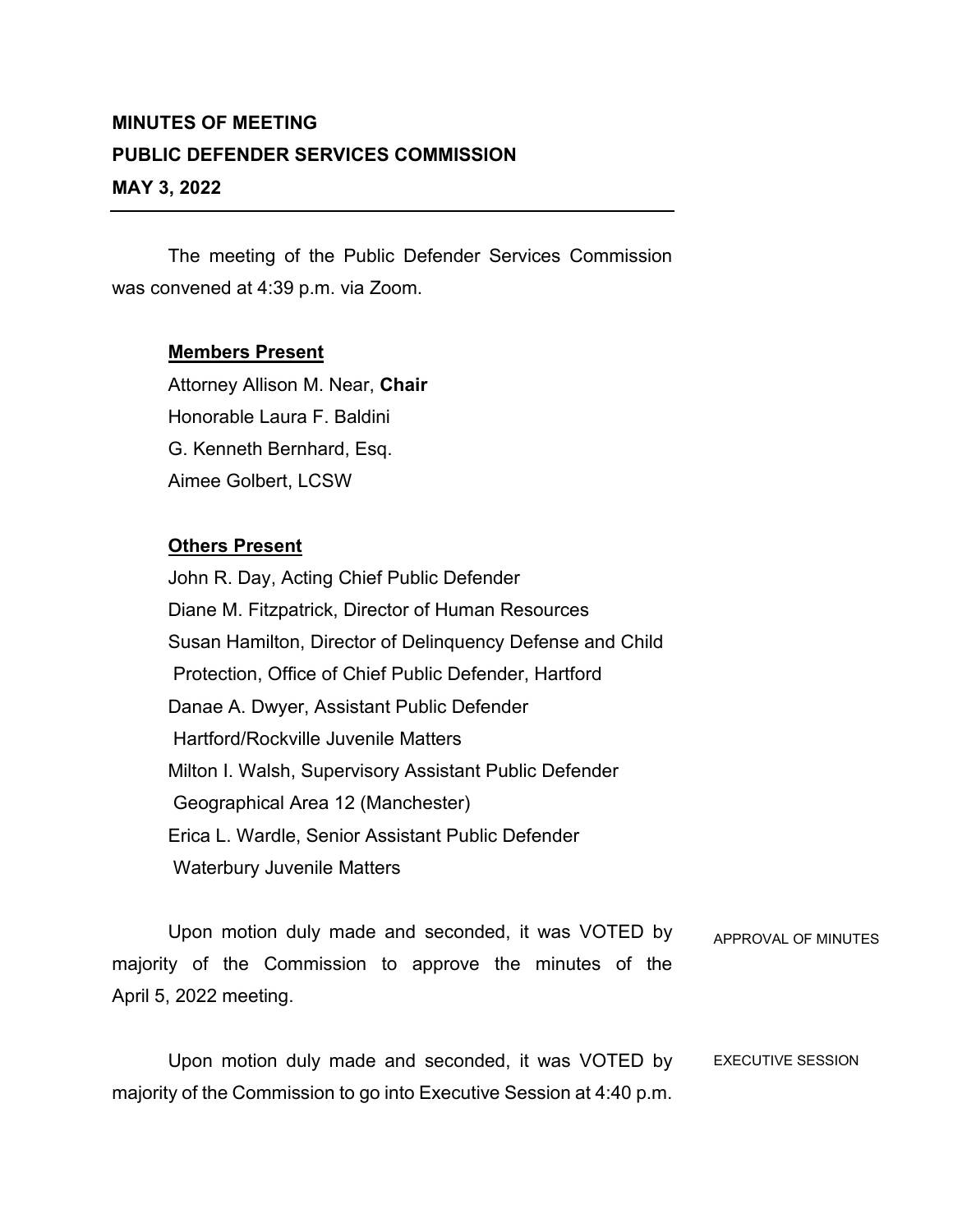The reason for convening in Executive Session was in accordance with Section 1-200(6)(A) and Section 1-210(b)(10) of the Connecticut General Statutes.

The Commission came out of Executive Session at 5:59 p.m.

Upon motion duly made and seconded, it was VOTED by majority of the Commission to table all Authorizations to Incur Expenses until the next special meeting of May 16, 2022. TABLING OF EXPENSES

Upon motion duly made and seconded, it was VOTED by majority of the Commission to appoint Attorney Danae A. Dwyer to the position of Supervisory Assistant Public Defender, Waterbury Juvenile Matters.

Upon motion duly made and seconded, it was VOTED by majority of the Commission to appoint Attorney Christopher J. Brenes to the position of Deputy Assistant Public Defender, Geographical Area 12 (Manchester).

Upon motion duly made and seconded, it was VOTED by majority of the Commission to ratify the appointment of Stephanie M. LaFantasie to the position of Public Defender Administrative Assistant, Complex Litigation Unit, Office of Chief Public Defender, **Hartford** 

Upon motion duly made and seconded, in accordance with the recommendation of the Acting Chief Public Defender, it was VOTED by majority of the Commission to reappoint the following attorneys to a new four-year term: Assistant Public Defender, Kathryn Mallach, Tolland Judicial District/Geographical Area 19, RATIFICATION OF STEPHANIE M. LAFANTASIE

APPOINTMENT OF ATTY. DANAE A. DWYER

APPOINTMENT OF ATTY. CHRISTOPHER J. BRENES

**ATTORNEY** REAPPOINTMENTS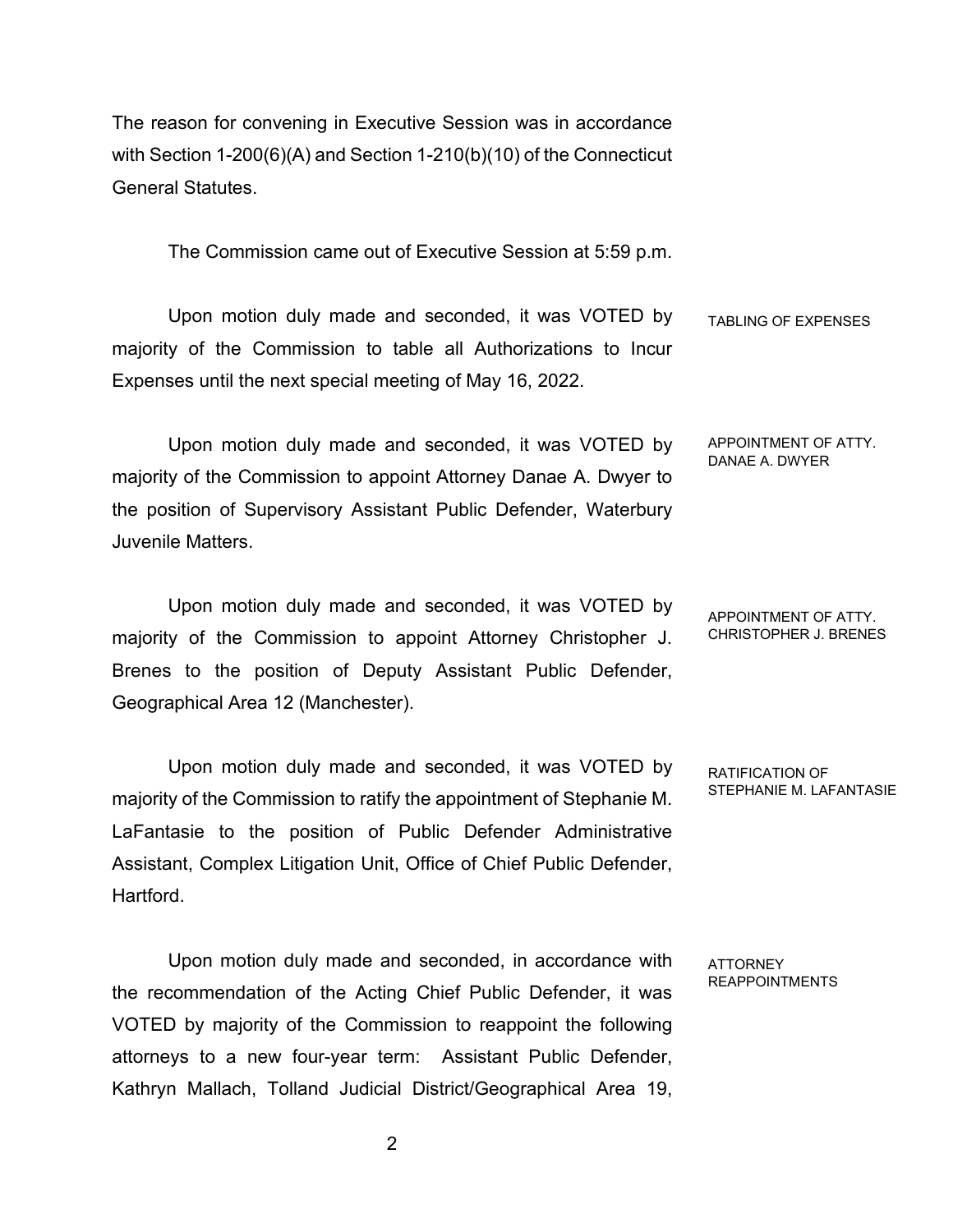expiring on 5/11/2026; and Assistant Public Defender, Linda D. Babcock, Geographical Area 14 (Hartford), expiring on 5/15/2026.

Upon motion duly made and seconded, in accordance with the recommendation of the Acting Chief Public Defender, it was VOTED by majority of the Commission to grant permanent status to Investigator II, John Bashta, Geographical Area 23 (New Haven), upon the successful completion of his probationary period. PERMANENT STATUS

Upon motion duly made and seconded, in accordance with the recommendation of the Acting Chief Public Defender, it was VOTED by majority of the Commission to grant permanent status to Public Defender Secretary I, Lilibeth Bencosme, Torrington Judicial District/Geographical Area 18, upon the successful completion of her probationary period. PERMANENT STATUS

Upon motion duly made and seconded, in accordance with the recommendation of the Acting Chief Public Defender, it was VOTED by majority of the Commission to grant permanent status to Public Defender Secretary II, Heather Cremasco, Torrington Judicial District/Geographical Area 18, upon the successful completion of her probationary period. PERMANENT STATUS

Upon motion duly made and seconded, in accordance with the recommendation of the Acting Chief Public Defender, it was VOTED by majority of the Commission to grant permanent status to Public Defender Secretary II, Christopher Dutcher, Tolland Judicial District/Geographical Area 19, upon the successful completion of his probationary period. PERMANENT STATUS

3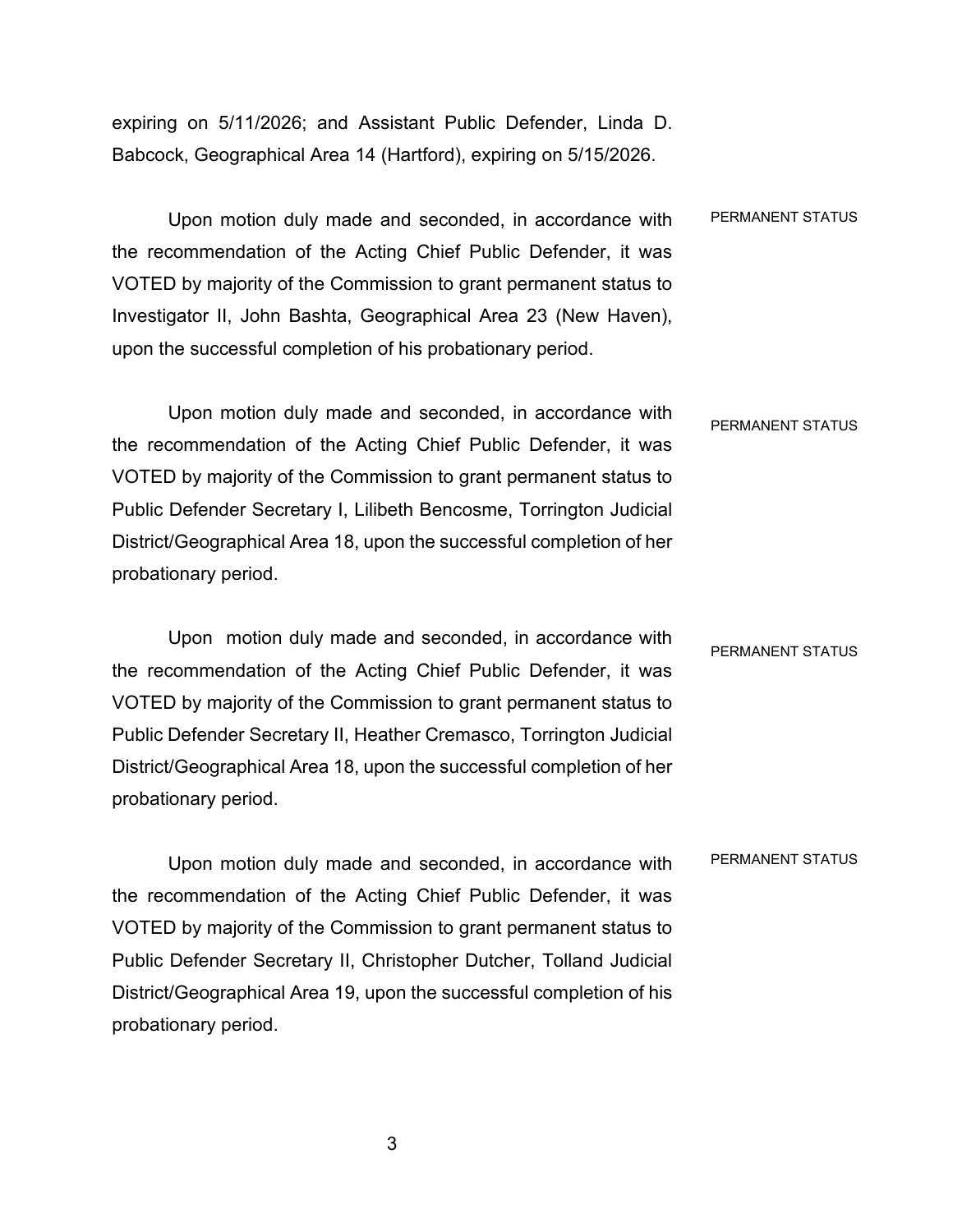Upon motion duly made and seconded, in accordance with the recommendation of the Acting Chief Public Defender, it was VOTED by majority of the Commission to grant permanent status to Investigator II, Christopher Gonsalves, Geographical Area 23 (New Haven), upon the successful completion of his probationary period. PERMANENT STATUS

Upon motion duly made and seconded, in accordance with the recommendation of the Acting Chief Public Defender, it was VOTED by majority of the Commission to grant permanent status to Deputy Assistant Public Defender, Corey Berry, New Britain Judicial District/Geographical Area 15, upon the successful completion of his probationary period. PERMANENT STATUS

Upon motion duly made and seconded, in accordance with the recommendation of the Acting Chief Public Defender, it was VOTED by majority of the Commission to grant permanent status to Deputy Assistant Public Defender, Alexander Glomb, Windham Judicial District/Geographical Area 11, upon the successful completion of his probationary period. PERMANENT STATUS

Upon motion duly made and seconded, in accordance with the recommendation of the Acting Chief Public Defender, it was VOTED by majority of the Commission to grant permanent status to Deputy Assistant Public Defender, Albert Koziatek, New Britain Judicial District/Geographical Area 15, upon the successful completion of his probationary period. PERMANENT STATUS

Upon motion duly made and seconded, in accordance with the recommendation of the Acting Chief Public Defender, it was VOTED by majority of the Commission to grant permanent status to PERMANENT STATUS

4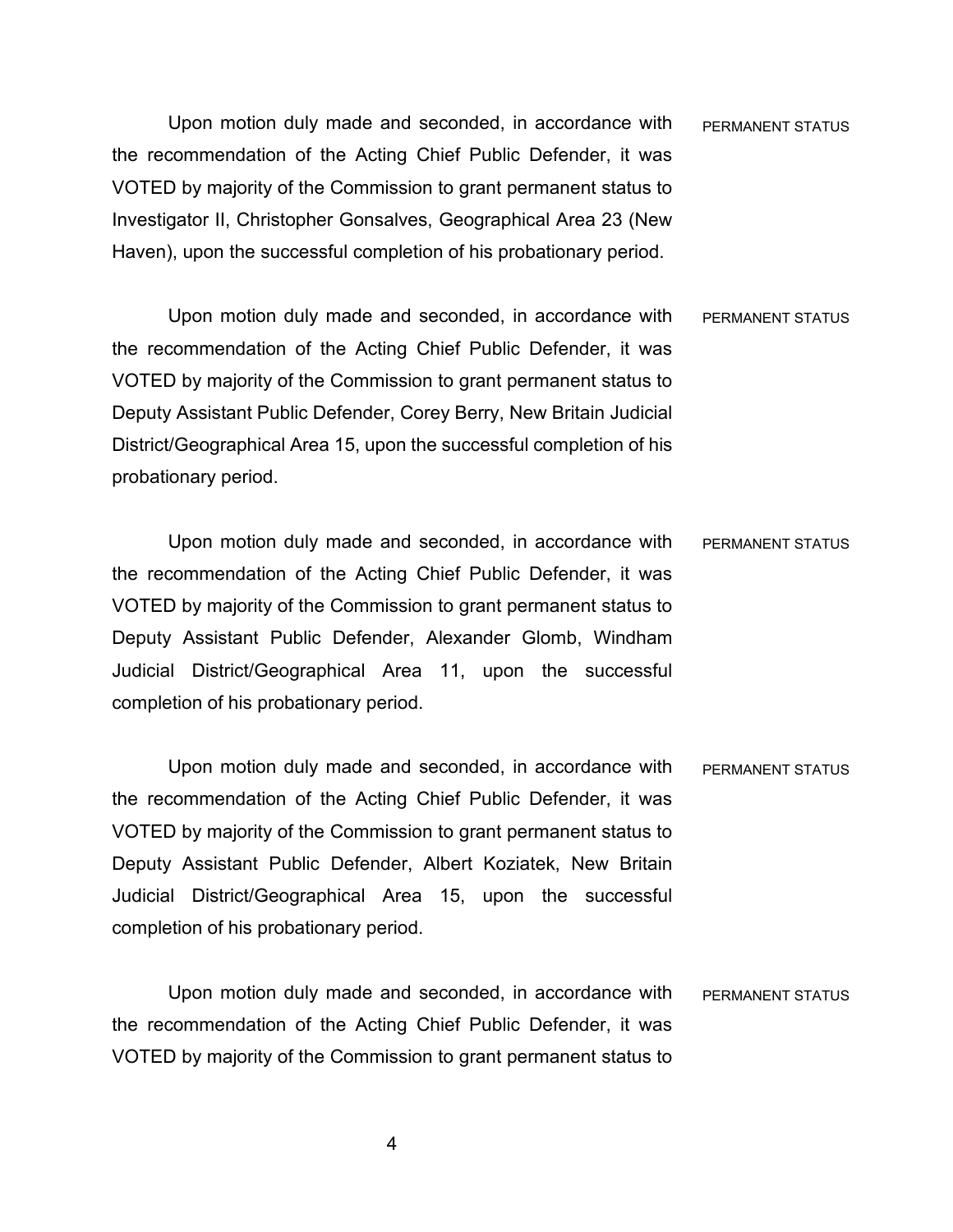Social Worker I, Karina Vasquez, Geographical Area 23 (New Haven), upon the successful completion of her probationary period.

Upon motion duly made and seconded, it was VOTED by majority of the Commission to approve the outside employment request of Public Defender, TaShun Bowden-Lewis, Waterbury Judicial District.

Upon motion duly made and seconded, it was VOTED by majority of the Commission to approve the outside employment request of Senior Assistant Public Defender, Dawn M. Bradanini, Windham Judicial District/Geographical Area 11.

Upon motion duly made and seconded, it was VOTED by majority of the Commission to approve the outside employment request of Assistant Public Defender, Rosanna Cappetta, Geographical Area 5 (Derby).

Upon motion duly made and seconded, it was VOTED by majority of the Commission to approve the outside employment request of Senior Assistant Public Defender, John Cizik, Waterbury Judicial District. APPROVAL OF OUTSIDE EMPLOYMENT REQUEST

Upon motion duly made and seconded, it was VOTED by majority of the Commission to approve the outside employment request of Supervisory Assistant Public Defender, Rashad Glass, Geographical Area 4 (Waterbury).

Upon motion duly made and seconded, it was VOTED by majority of the Commission to approve the outside employment request of Assistant Public Defender, Katharine Goodbody,

APPROVAL OF OUTSIDE EMPLOYMENT REQUEST

APPROVAL OF OUTSIDE EMPLOYMENT REQUEST

APPROVAL OF OUTSIDE EMPLOYMENT REQUEST

APPROVAL OF OUTSIDE EMPLOYMENT REQUEST

APPROVAL OF OUTSIDE EMPLOYMENT REQUEST